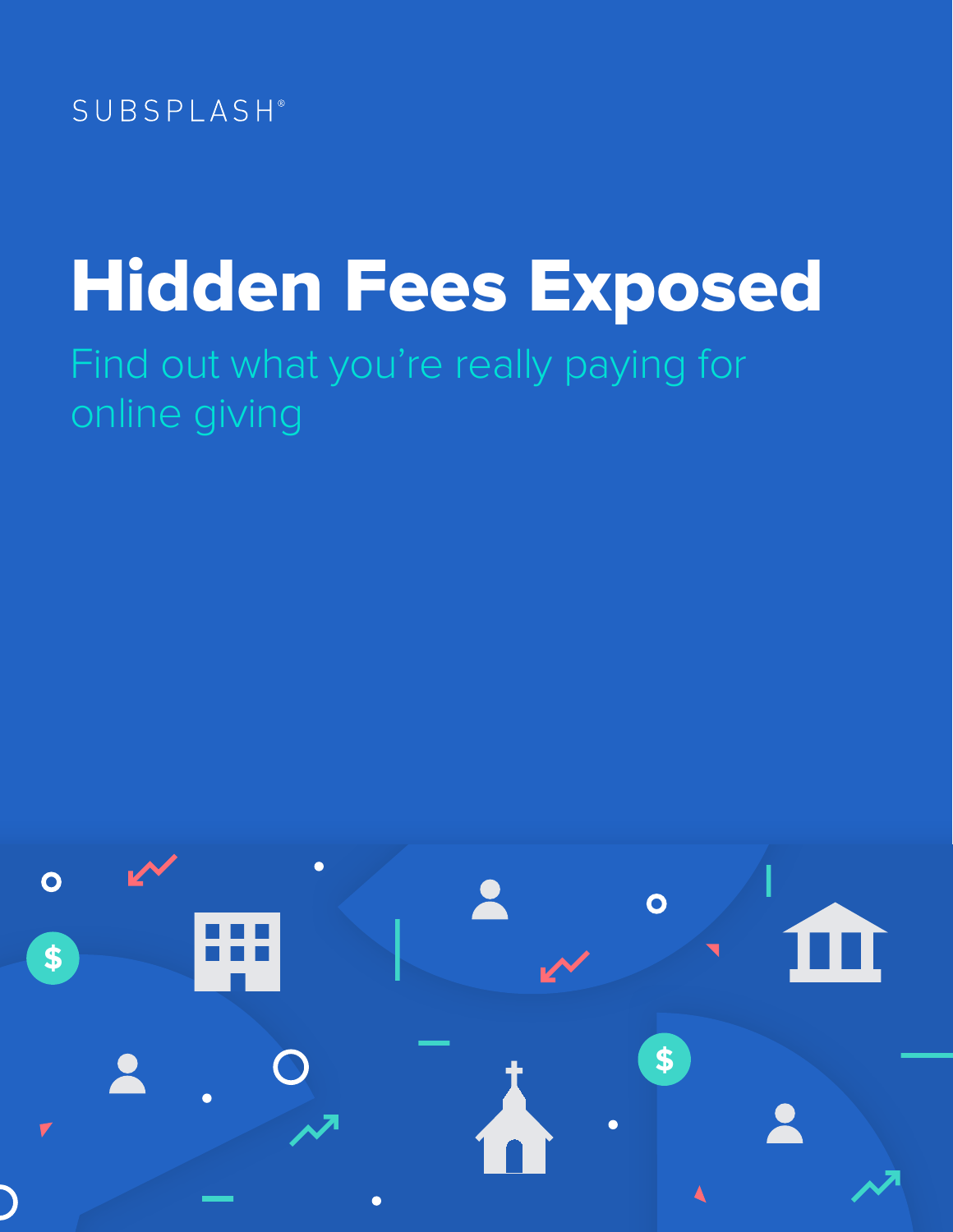In fact, a survey of 1,000 Americans revealed that only [9% of people use cash a](http://www.creditcards.com/credit-card-news/payment-method-statistics-1276.php)s their preferred payment method, while <u>less than 2% preferred checks.</u> Some are even predicting that the last check will be written in the year 2021! If your church doesn't have online giving, you are missing out.

However, **many churches are overpaying for online** 

**giving services and they don't even know it.** If you want to make sure that your church isn't one of them, then this eBook is for you. Even if you have good processing rates for online giving, you may still have a high effective rate, and that's where the problem lies. Simply put, your effective rate is the total amount of money you pay your online giving provider for every transaction.



## Online and mobile giving are absolute necessities in 2017.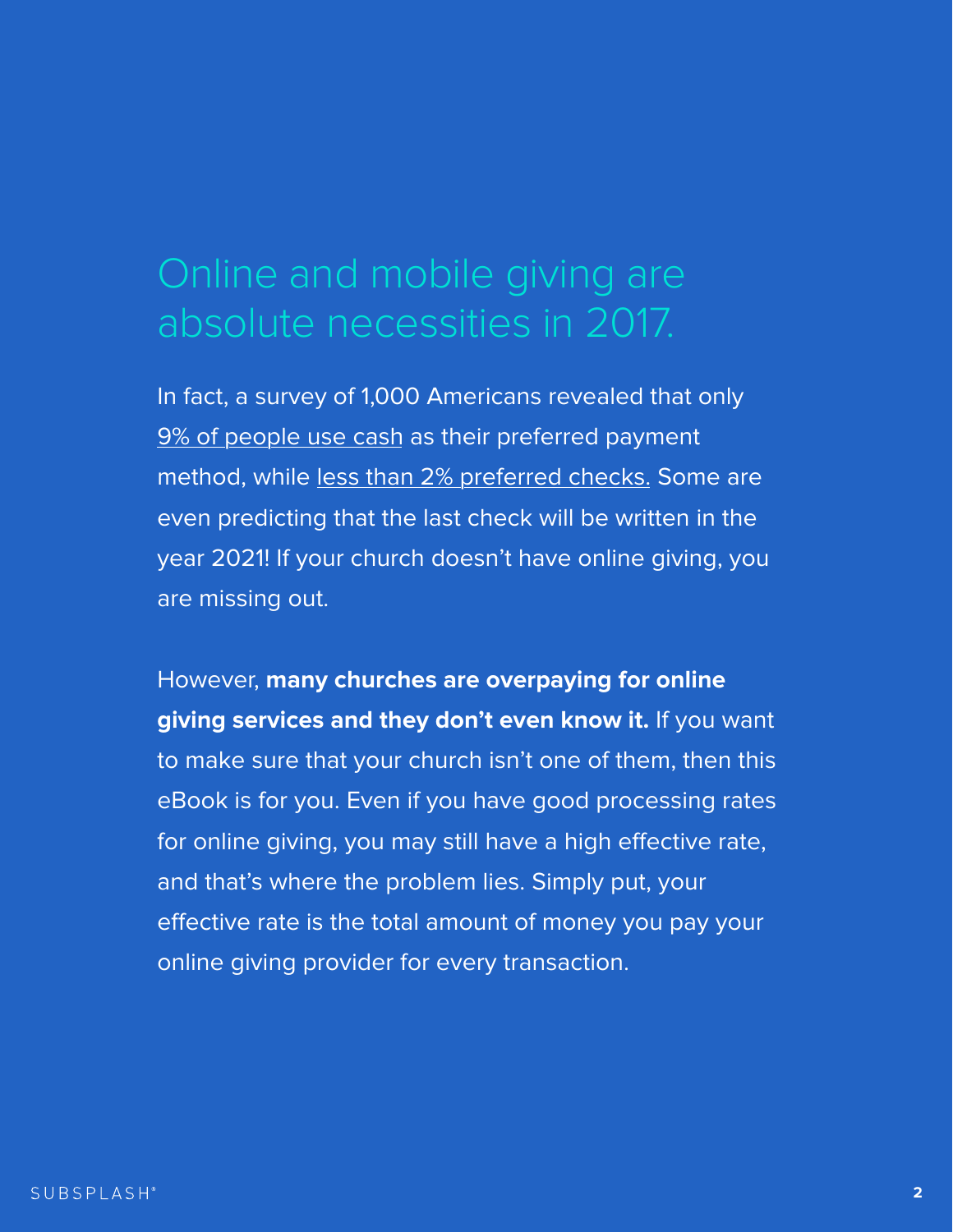### In this eBook, we will teach you:

Where your money goes when you pay your online giving provider.

How to calculate your effective rate so you know exactly how much you are paying for **2**

**3** What questions you can ask giving providers to ensure that you get the best possible effective rate.

online giving.

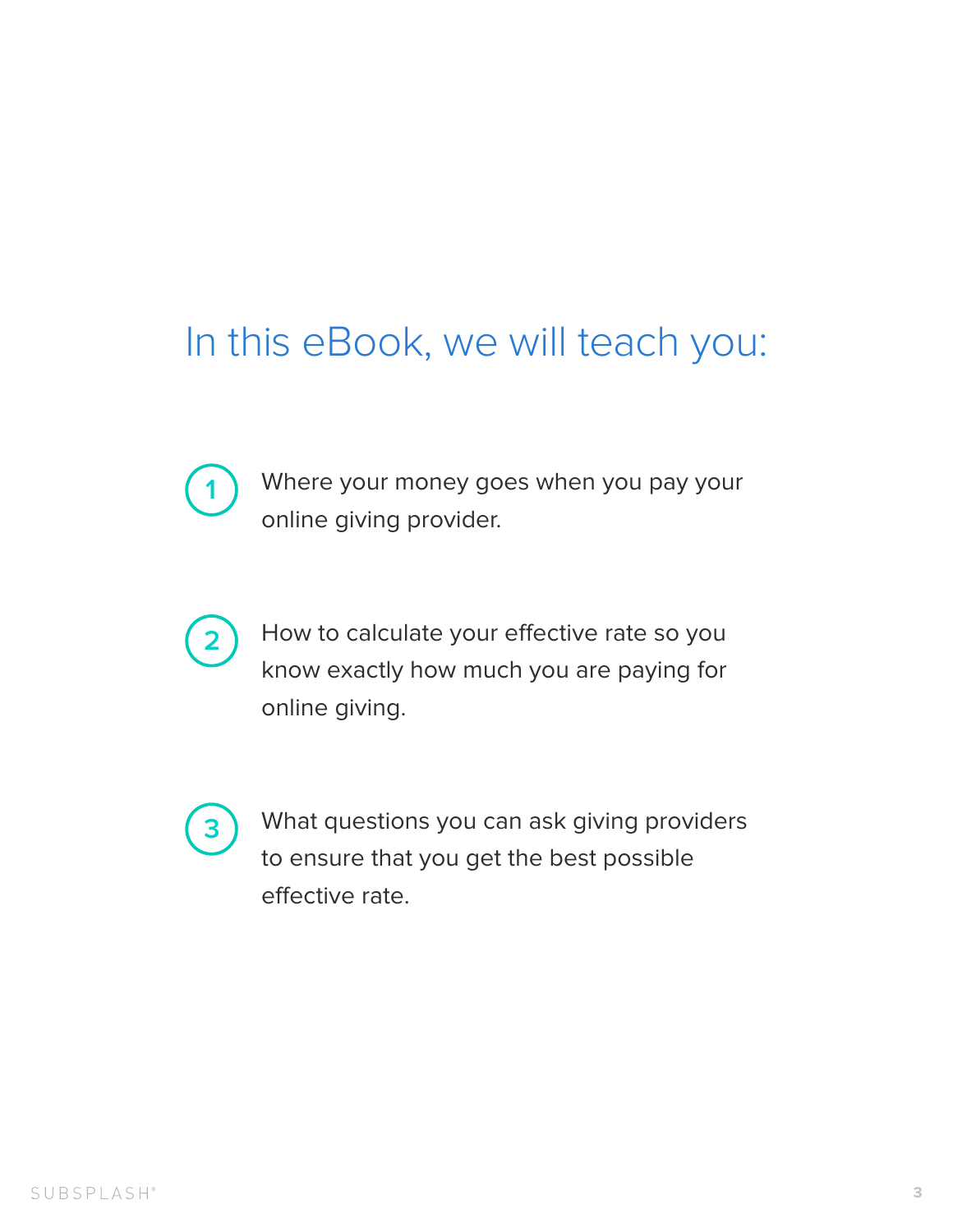# Where does the money go?

**PART 1**

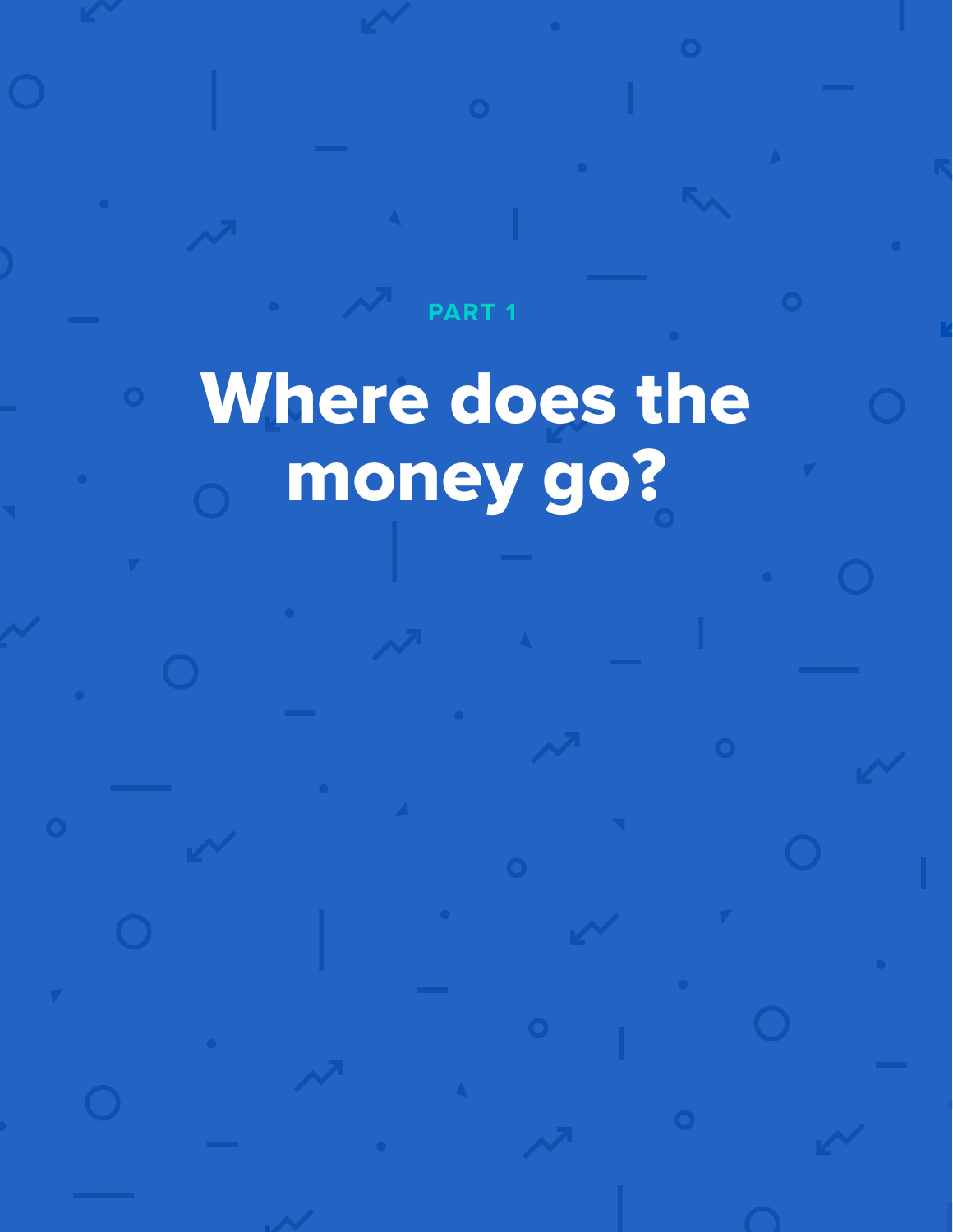### Where does the money go?

So what exactly goes into in the online giving process? Let's take a quick look and define a few terms. In this section, we will show you what happens to the money that gets paid to your giving provider. This will help you better understand what the effective rate is and how churches can be overcharged.

If your church collects online donations, then you (the church) are technically a "merchant," even if you are not selling anything. In the payment industry, the term merchant simply refers to anyone collecting money, including charitable donations. You need a secure service to transfer that money from the donor's bank to your church's bank, and that service comes from a "merchant services provider." A merchant services provider is any company that facilitates online giving for your church. When someone in your congregation gives to your church via the merchant service provider's online or mobile interface, your church is charged a certain percentage of each transaction. This is typically referred to as a "processing rate."

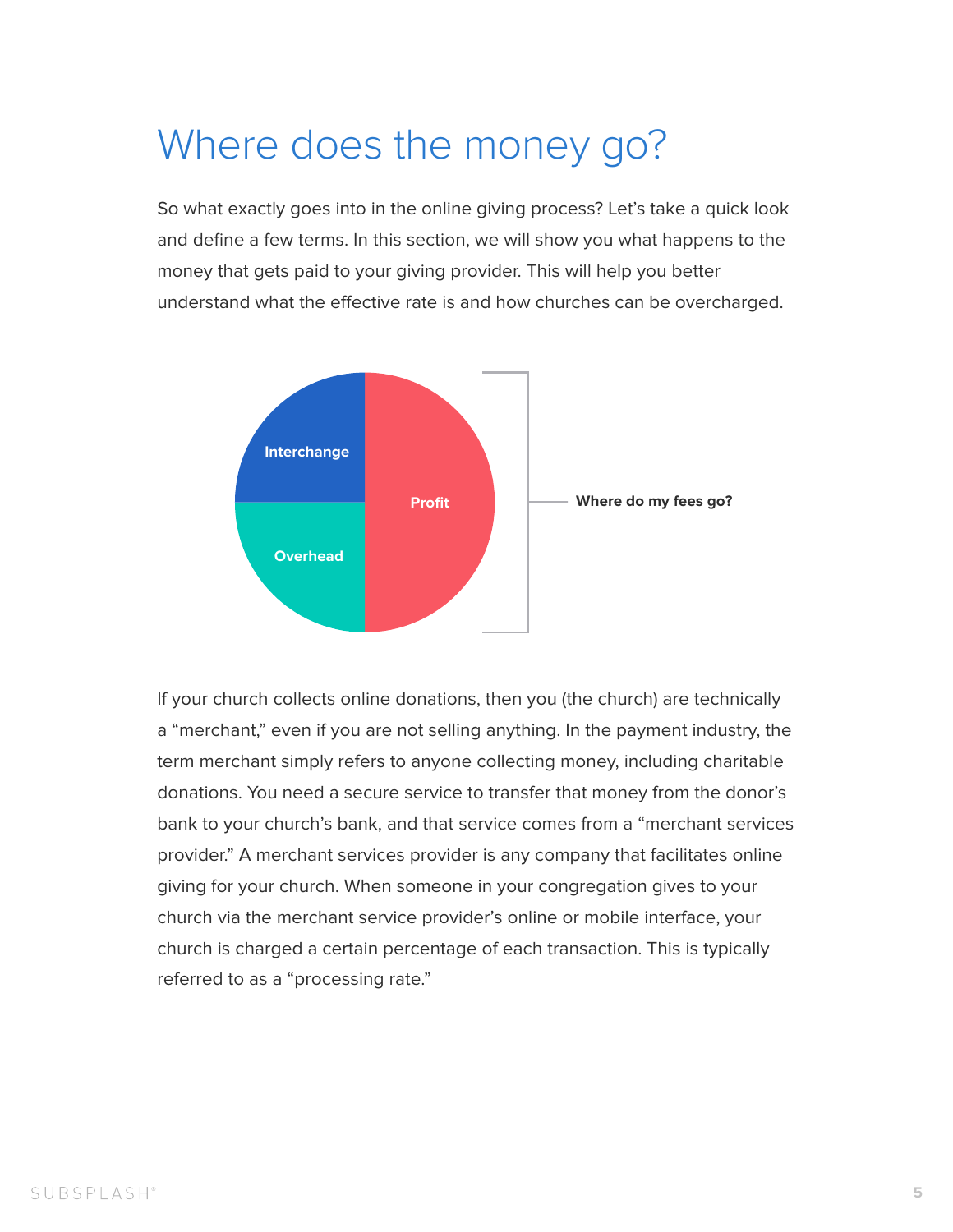Let's break down the processing rate to see where the money is going:

#### **INTERCHANGE**

The basic cost for completing a card transaction is referred to as "interchange." These fees are set by the credit card networks. The majority of the interchange fee is paid to the issuing bank (donor's bank) by the acquiring bank (your church's bank) to cover the bank's operating costs. The major credit card networks publish their interchange rates publicly, so you can verify these rates for yourself. We've provided you with some [reference links](#page-15-0) at the end of this ebook if you'd like to check those out.

Every credit card network offers discounted interchange rates for charitable donations. There is absolutely no reason why your merchant services provider shouldn't be passing these rates on to your church! If you are shopping for a giving provider (or want to clarify with your current one), make sure to ask them if they are giving you the discounted interchange rates for charitable donations. These rates are also published online, so you can verify them for yourself.

Every debit and credit card has a set interchange rate. For example, a no frills Visa debit card may have an interchange rate of 0.65% for every transaction, where a MasterCard credit card that provides the owner with cashback rewards may have a higher rate of 2%. If your church has an efective rate of 4% and John gives \$100 to your church with his debit card, your merchant services provider is taking \$4 of that \$100. If John's debit card has a set interchange rate of 0.65% (plus a per transaction fee of \$0.15), then \$0.80 of that \$4 is covering the actual cost of the transaction. So where does the other

\$3.20 go?

#### **TIP**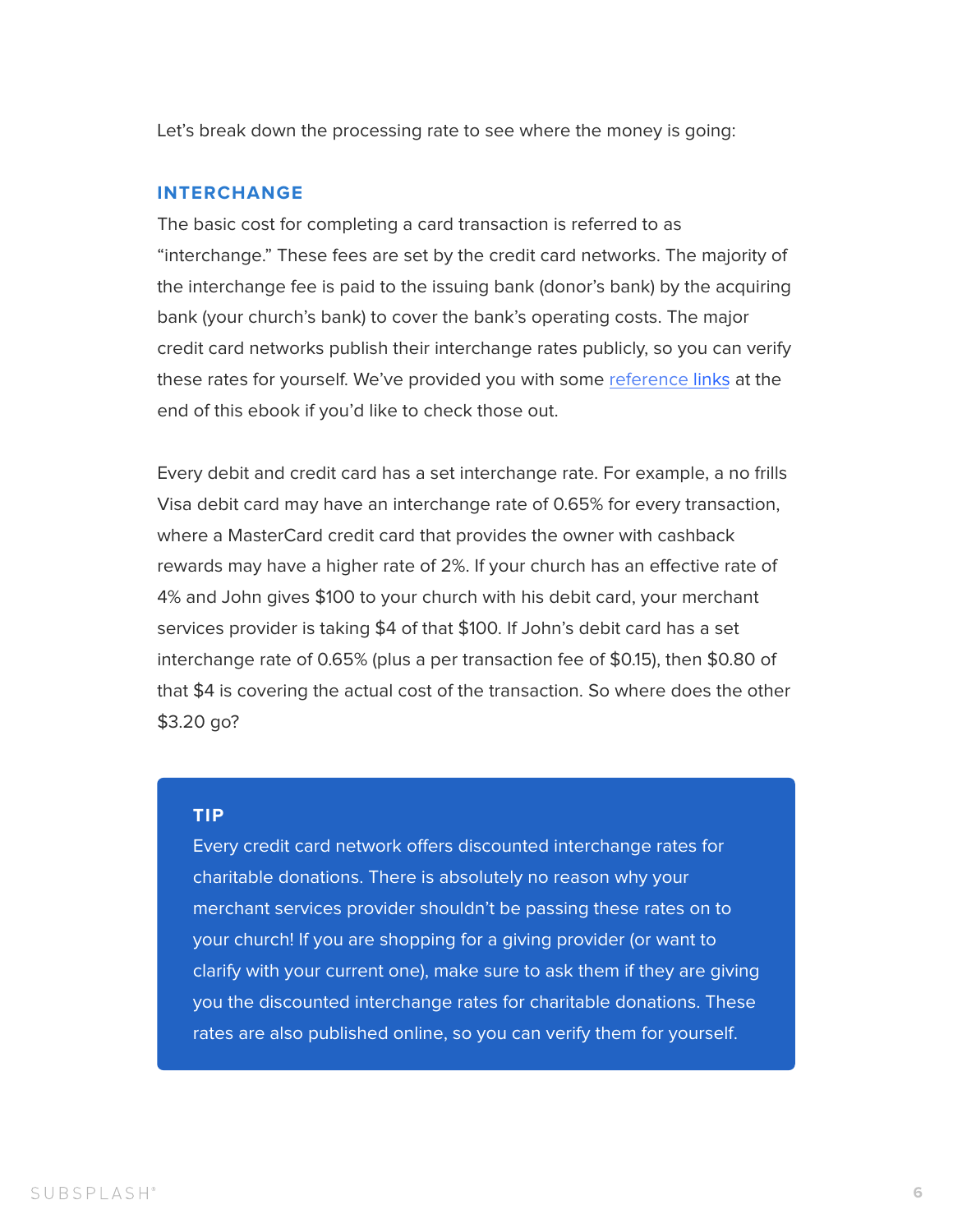#### **OVERHEAD**

A slice of that \$3.20 we mentioned earlier is going to your merchant services provider to cover their operating costs. This includes things like employee salaries, mortgage on their building, utility bills, gifts for clients, etc.

#### **PROFIT**

The last slice of the pie is profit. We don't need to add much of an explanation here. Simply put, your merchant services provider pockets the remaining money.

Let's chat about profit for a bit. To be sure, any business needs to make a profit. If your merchant services provider isn't a profitable company, then they probably won't be serving you for very long. While profit is a part of the game, it shouldn't be the only goal. The profit margin that comes from finding your efective rate will be a good indicator of your merchant services provider's main priorities. With that being said, there are two common ways that merchant services providers overcharge churches in order to bolster their profits.

#### **1. CHARGING HIGH PROCESSING RATES WITHOUT VOLUME-BASED DISCOUNTS**

Remember: interchange is the actual cost to complete a transaction, and it is set by the credit card networks, not the merchant services provider. The rest of the money you pay is going to your merchant services provider. With high processing rates (anything above 3%), your merchant services provider is pocketing a majority of the fees you pay on every transaction. Additionally, as your giving volume goes up, their profits go up even more with those high rates. If your church processes just \$50,000 per month, there is no reason why you shouldn't start seeing your processing rates drop to the low 2% range (or even below 2% if you are processing well over \$100,000 each month). If you aren't seeing this, now would be a good time to call and inquire about it! (Subsplash has GrowCurve which does this automatically).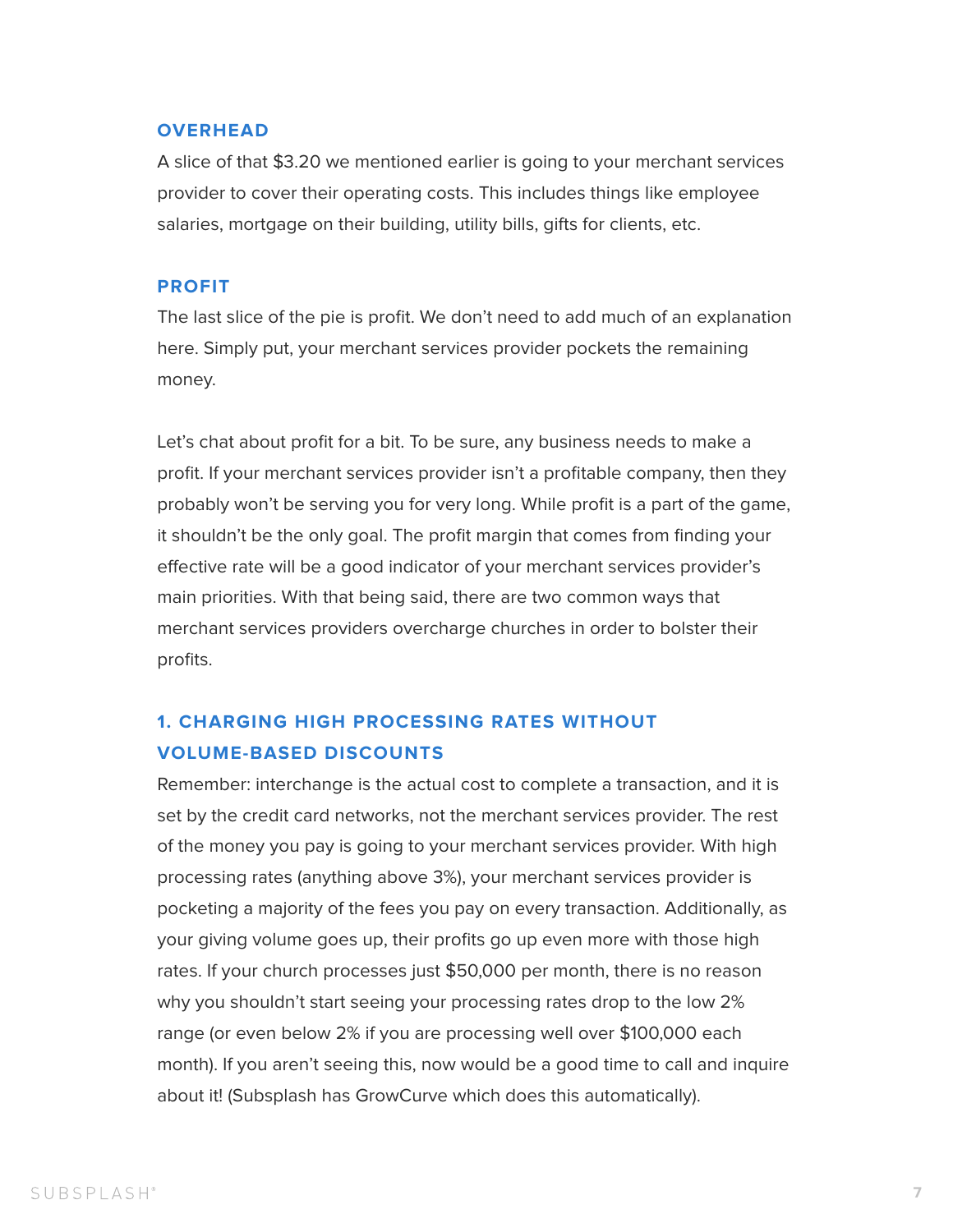If you are shopping for a new giving solution, you'll definitely want to ask about volume-based discounts for the future. A good provider will reward you with lower rates as you grow with them.

#### **HIDDEN FEES**

The second, and more unfortunate, way that merchant services providers overcharge churches is through what we like to call "hidden fees". Many companies quote churches a good processing rate (i.e. 2.5%), but then slip in additional fees on each monthly statement to bolster their profits. Unfortunately, most churches don't even realize it's happening. This can bump that appealing 2.5% processing rate up to well over 3%, or sometimes even above 4%.



**As your giving volume goes up, your rates should be going down.**

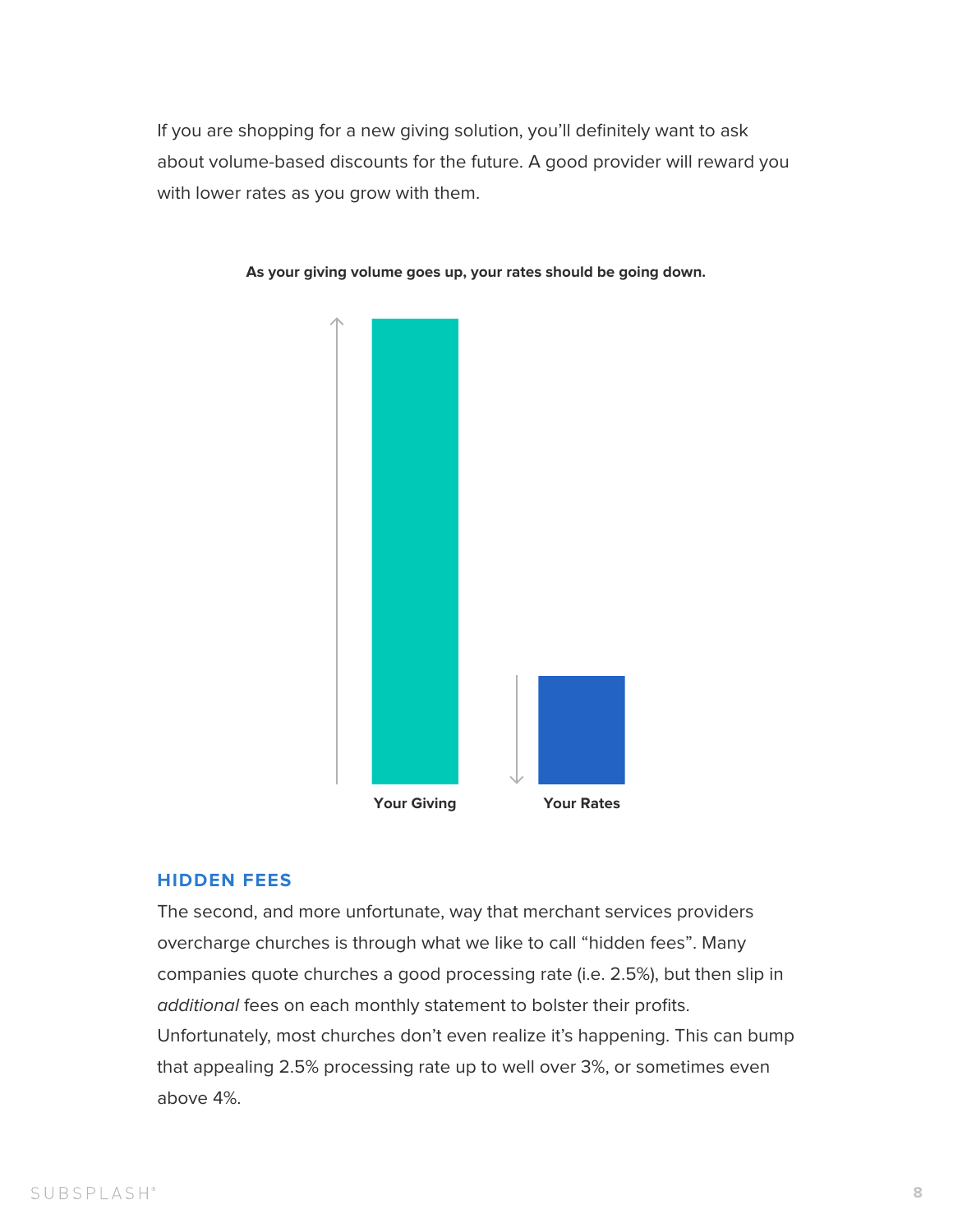Go ahead and grab your most recent giving statement (you'll need it for the next step in this process anyway). If you are being charged any of these fees in addition to your processing rate, then there is a chance you could be overpaying and that money is going directly into the pockets of your merchant services provider.

#### SUBSPLASH®

- Monthly fees
- Security fees
- PCI compliance fees
- Interchange fees (some companies actually charge more than the published interchange rates)
- Batch fees
- Merchant account fees

#### **COMMON ADDITIONAL FEES**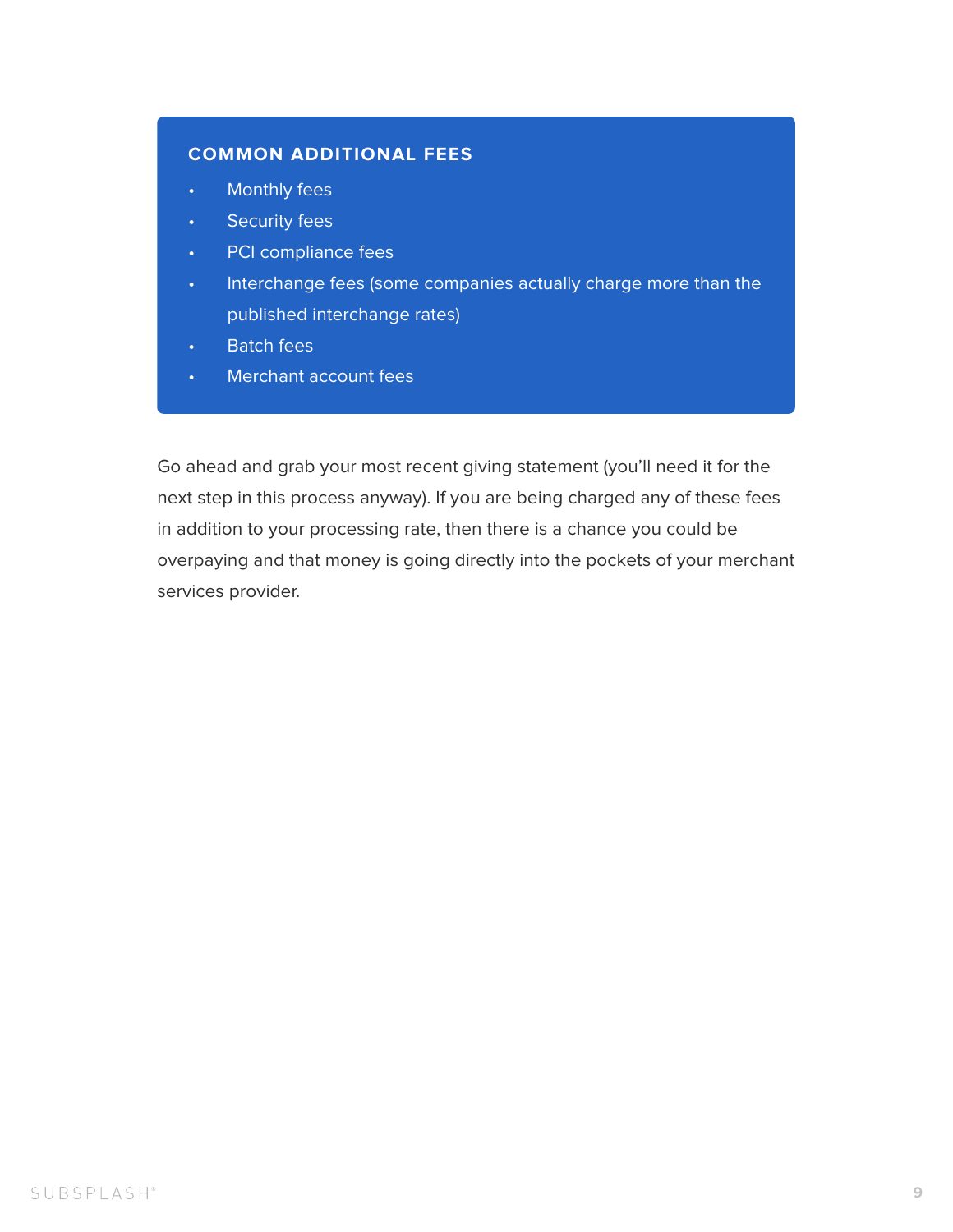# What are you really paying?

**PART 2**

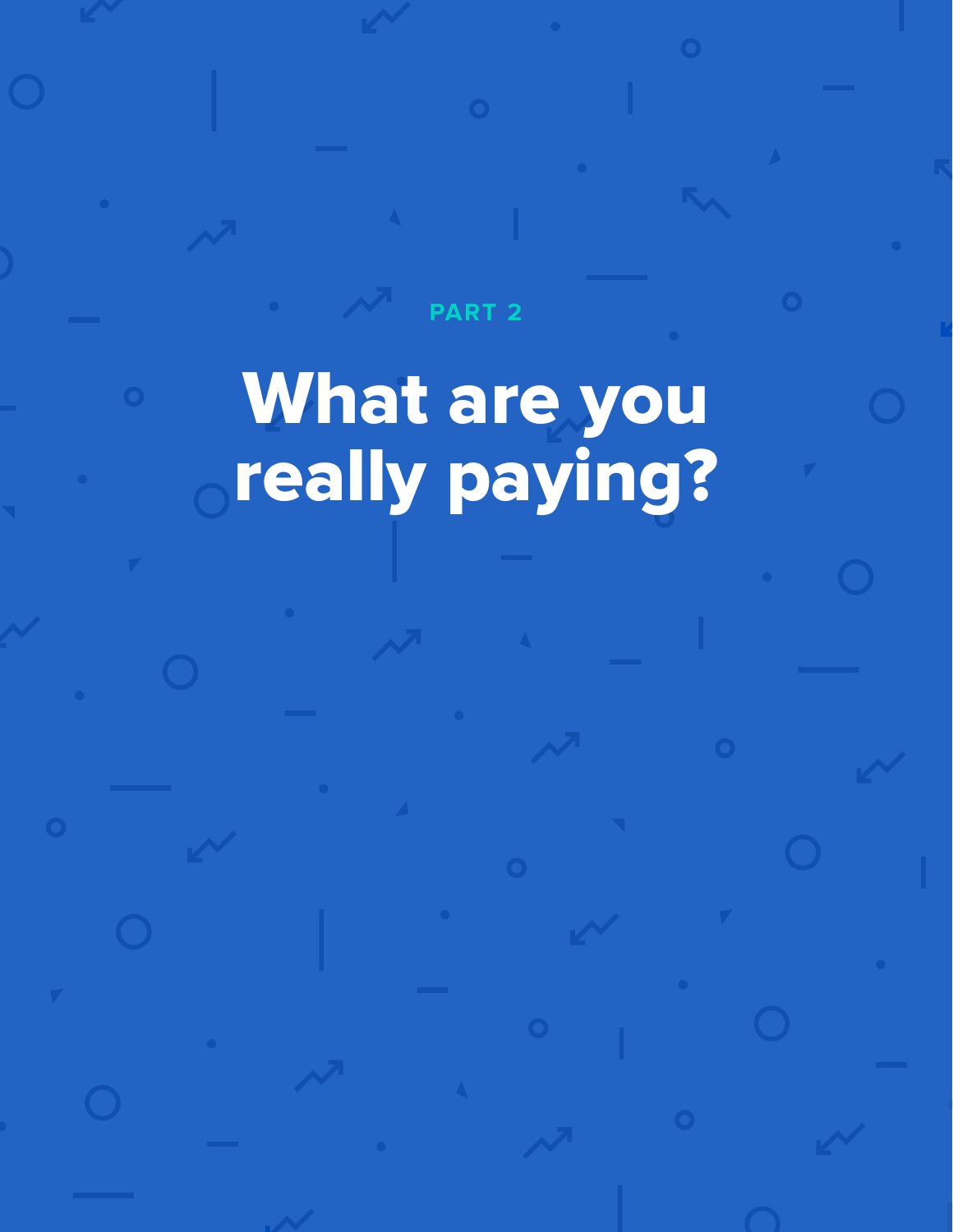## Find your true effective rate: what are you really paying?

So now that we've discussed where your money goes, let's talk about how to find your efective rate. Finding what your efective rate is (or what it will be if you are shopping for an online giving service) is extremely important because it allows for a common-ground comparison between all of the giving providers on the market. If you already have online and mobile giving, it allows you to easily find out if you are being overcharged, especially if you are seeing some of those additional fees we mentioned above.

### Total Processed

So how do you find out what your effective rate is? It's easy! Grab your most recent giving statement and add up all of the fees–this includes monthly fees, interchange fees, security fees, processing fees, merchant account fees, and any other fees you were charged. Now divide that number by the gross amount of all of your donations on that statement. Boom. There's your effective rate!

**Effective Rate** 

#### Total Fees

(Processing Rate, Monthly Fees, Per Transaction Fees, Interchange, PCI Compliance Fees, Merchant Fees)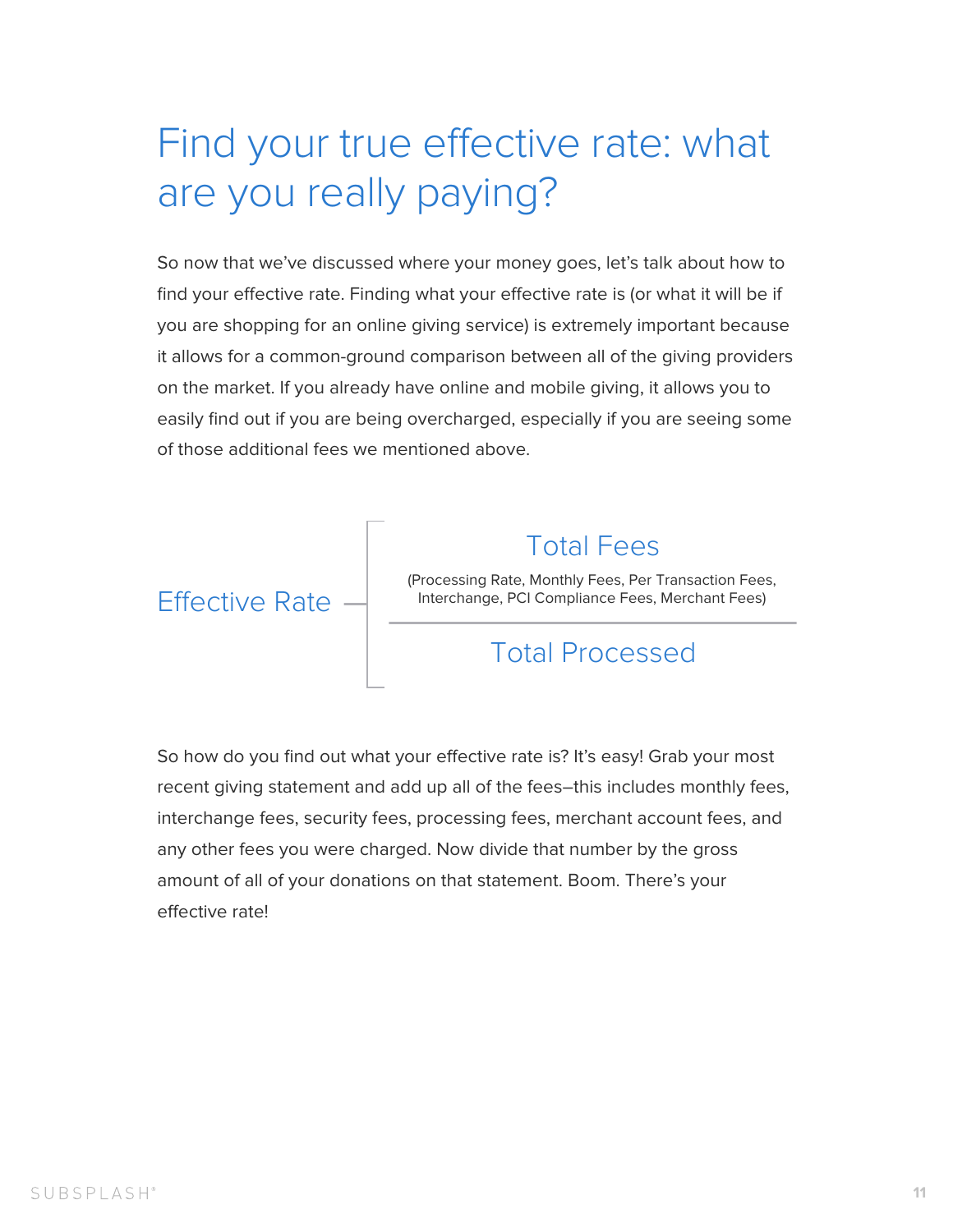#### **WHAT CONSTITUTES A GOOD RATE?**

So you've done the math. Now what? How does your rate stack up?

To put it plainly, anything above 4% is really bad. If you find yourself paying this much, you could be doing much better. Call your giving provider and ask what they can do for you. [We have a list of questions you can ask.](#page-14-0) If you're shopping for a provider and you get quoted an efective rate of 4% or higher, run away! Your ministry could save tens of thousands of dollars by simply using another solution. If your efective rate is between 3-4%, it's still not good; you have a lot of room for improvement. Give your provider a call and negotiate a better rate. And if you are between 2-3%, you are in great shape!

The gap between these numbers may seem negligible at first glance, however, there is a huge diference. Let's compare two churches that process the same amount of money each year but have different effective rates.

This is the range every church should be falling into, whether you have a monthly budget of \$1,000 or \$100,000.

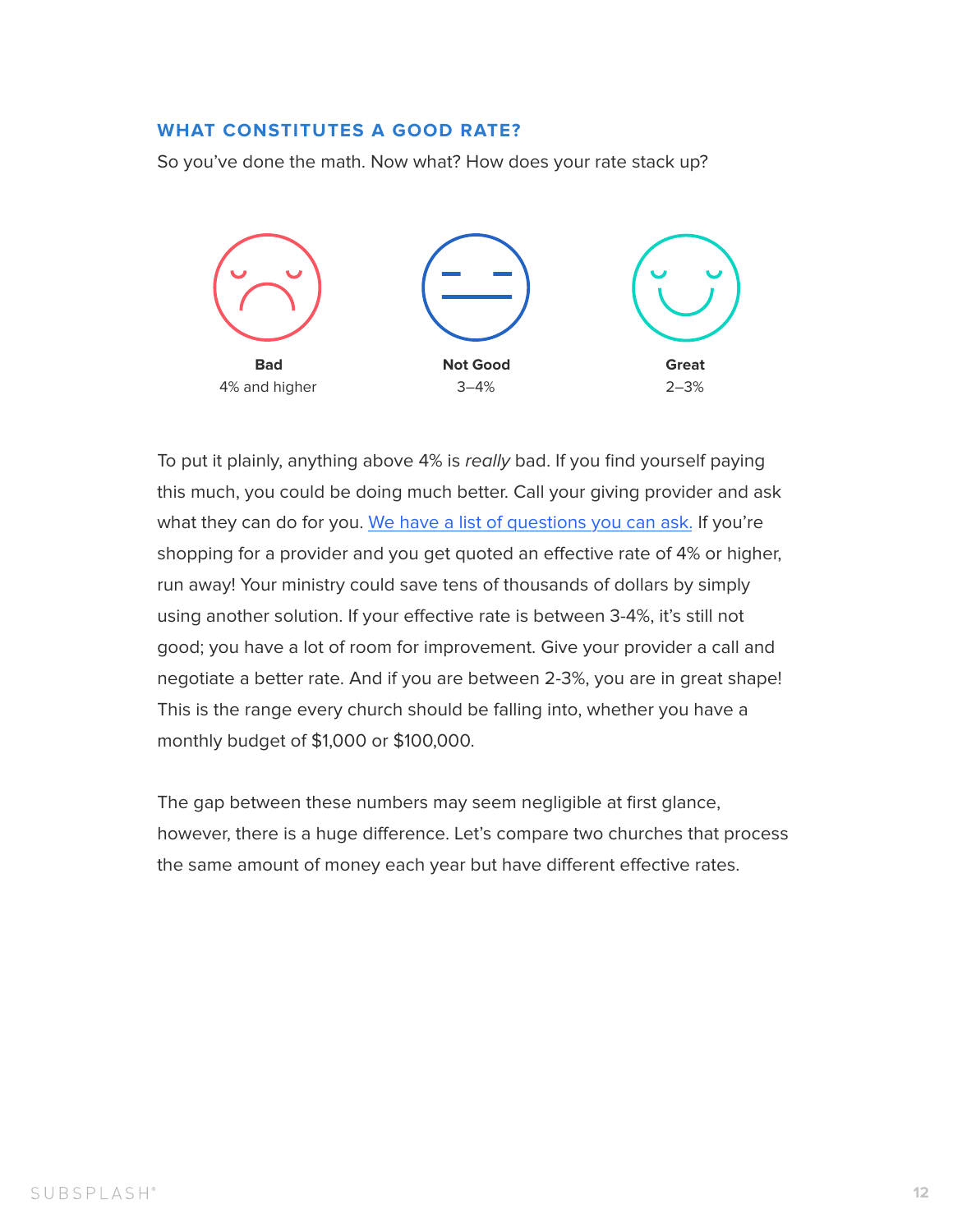As you can see, there is a massive diference between these rates. In this scenario, **Church B is saving \$23,000 every year!** That's enough money to add a part-time staff member, fund a building renovation, support multiple missionaries, start new programs in your community, and the list goes on.

Simply put, a low efective rate means that your ministry gets to keep more of your donations. If you are shopping for a merchant services provider, or want to shop for a new one after finding your effective rate, we've compiled some additional information in the next section including questions to ask merchant services providers, red flags to look for, current interchange rates, and a glossary of terms commonly used in the payment industry.

In this example, we'll say that "Church A" processes \$1 million each year with an efective rate of 4.5%, and "Church B" also processes \$1 million each year, but with an effective rate of 2.2%. Here are the numbers:

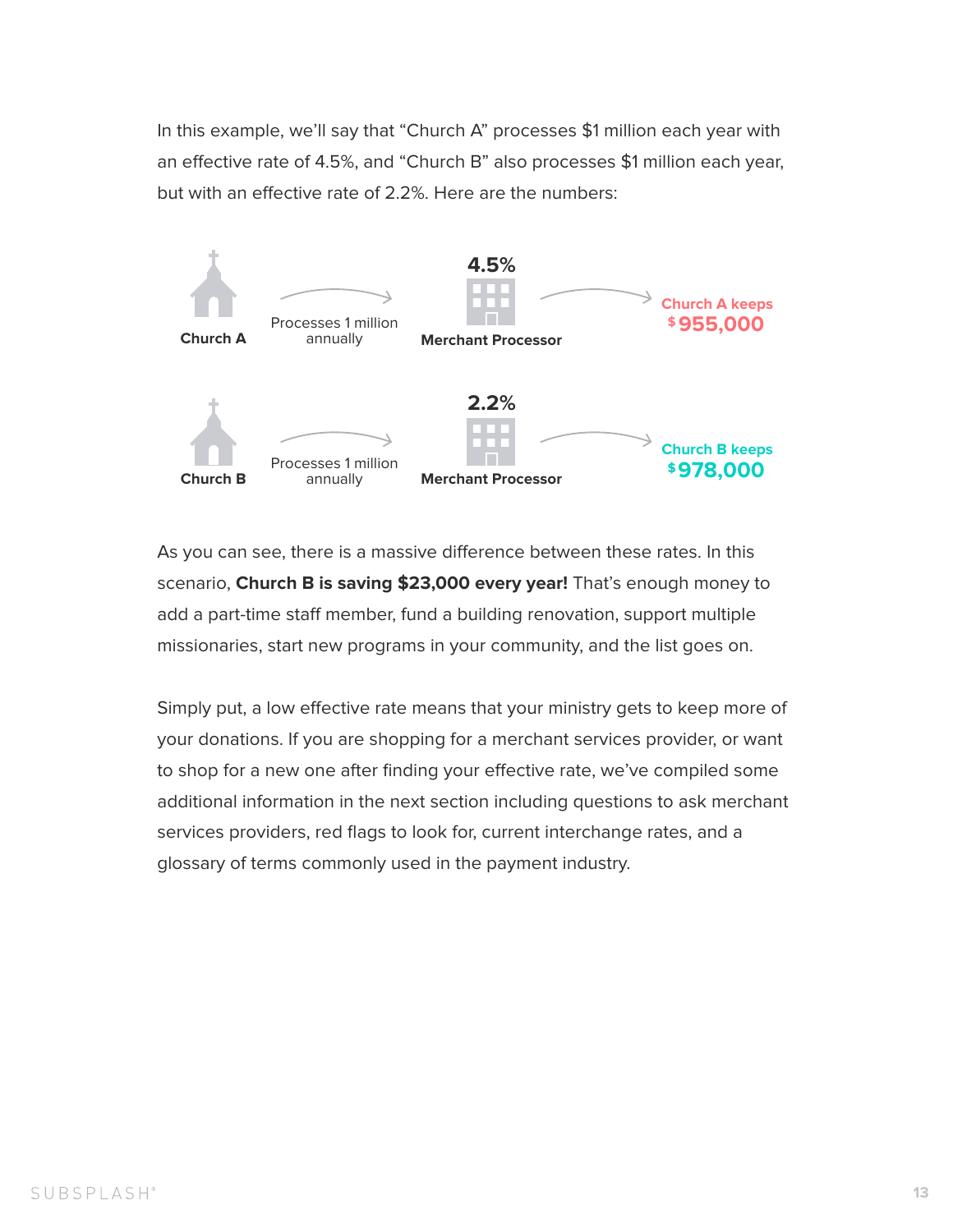## How you can get the best rate

**PART 3**

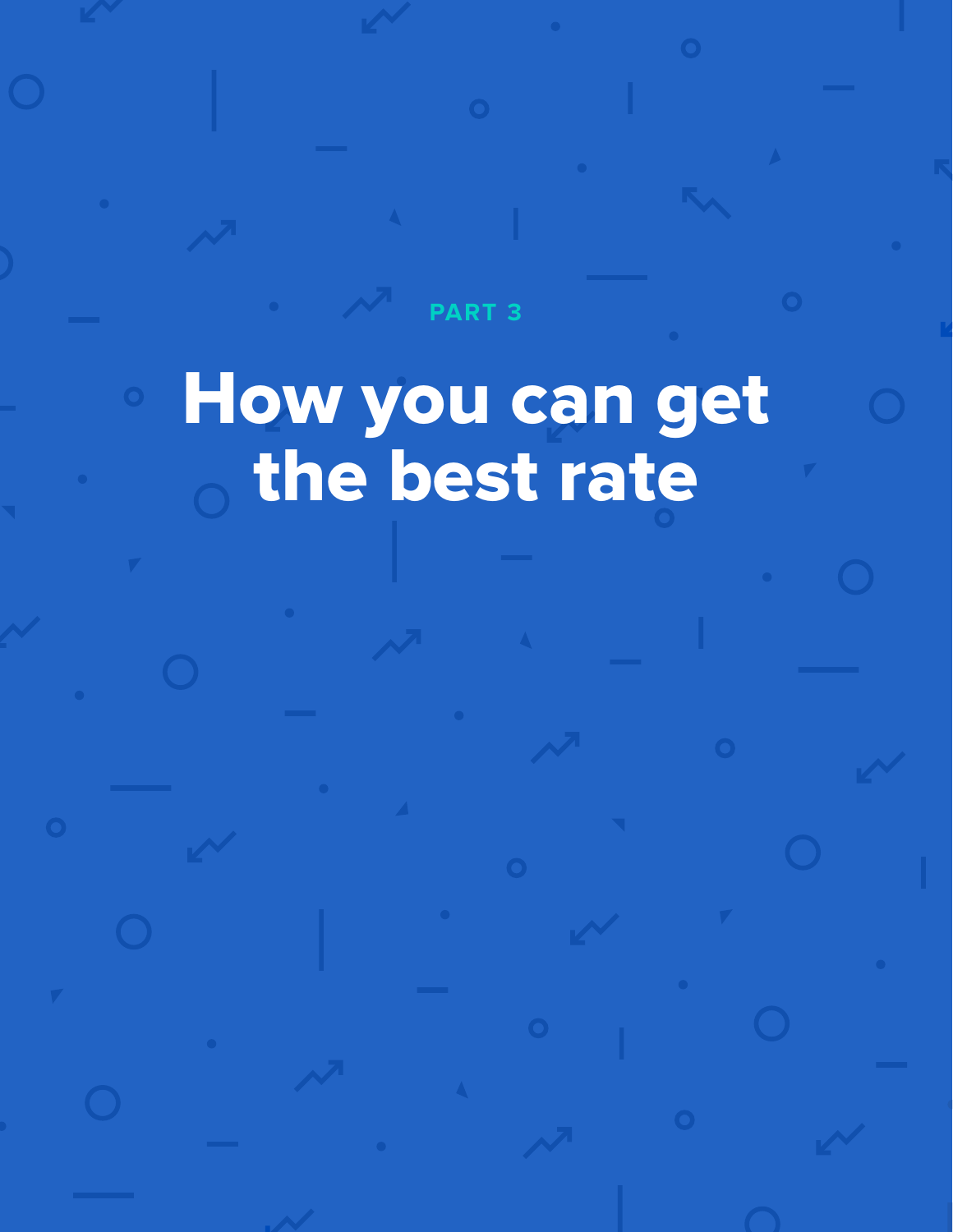- Will our church be charged any fees in addition to your processing rates?
- Will we be getting the discounted interchange rates for charitable donations?
- Do you process payments for event registration and other purchased goods with the same rates that you process donations? (Donations should be processed with lower rates than purchases)
- If John donates \$100 to our church with his card, how much will end up in our bank account after all of the fees are taken out?
- Assuming an equal mix of debit, credit, and ACH, if we process \$10,000 a month how much will end up in our bank account each month after all fees are taken out/paid?

- No clarity about the effective rate
- An effective rate above 3%
- The merchant services provider is not giving your church discounted interchange rates
- No volume-based discounts

## <span id="page-14-0"></span>How you can get the best effective rate

#### **ASK QUESTIONS**

Talk to your merchant services provider and ask them these key questions:

#### **LOOK FOR RED FLAGS**

These are things you should watch out for:

#### **LEARN ABOUT INTERCHANGE RATES**

Want to know what the interchange rate is for every card on the market? Find out here! We've included links directly to Visa and Mastercard's published USA and Canada rates so you can verify their legitimacy.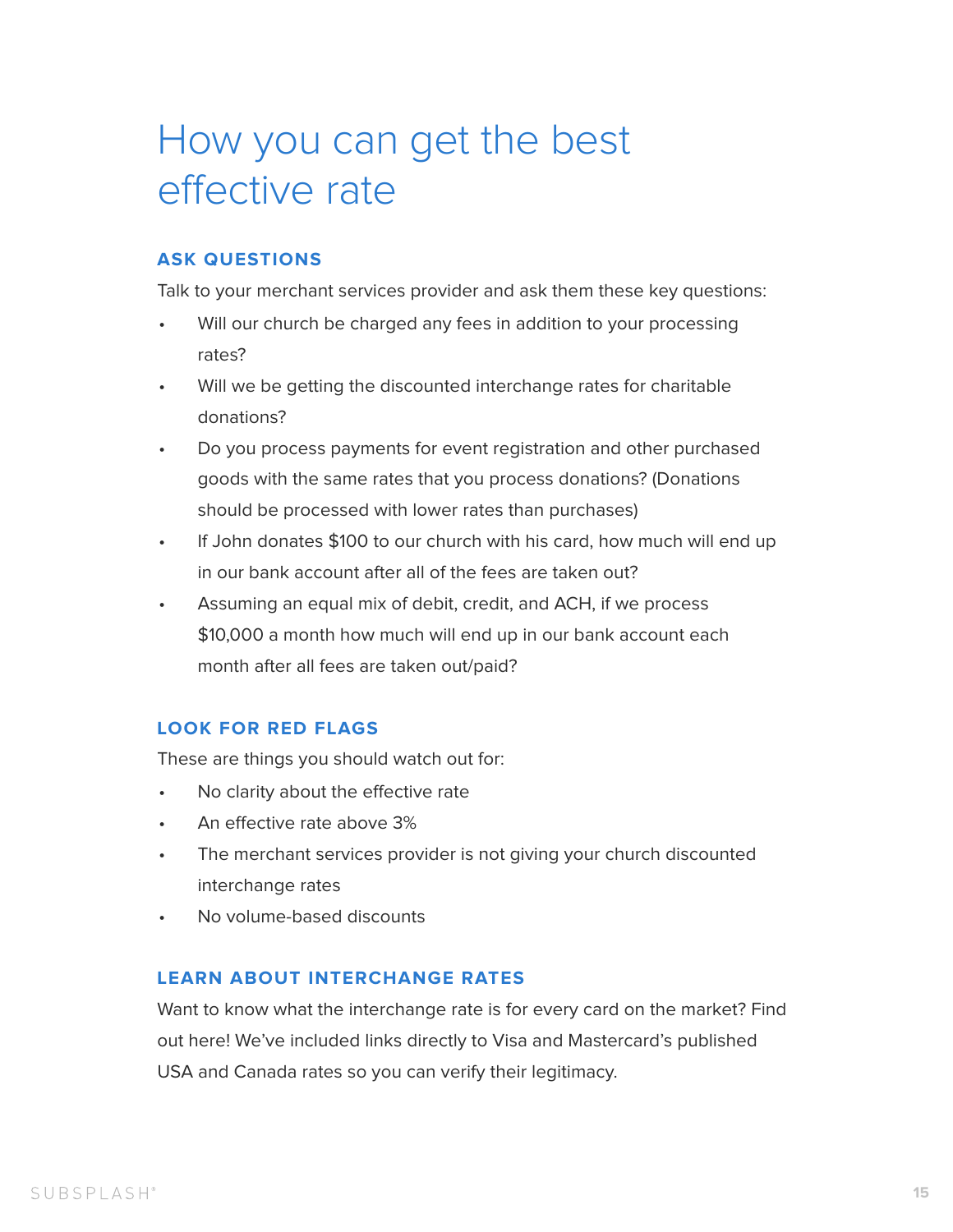**Visa**

[Visa USA Interchange Rates](https://usa.visa.com/support/small-business/regulations-fees.html)

**Mastercard**

[Mastercard USA Interchange Rates](https://www.mastercard.us/en-us/about-mastercard/what-we-do/interchange.html)

#### **Discover and American Express**

Unfortunately, Discover and American Express do not publish their rates to the public. This is because Discover and American Express technically do not have interchange as they are the issuer and acquirer in a closed system. However, you can search Google to find affiliates who have published their Discover and/or American Express merchant rates for a ballpark figure.

**Visa**

[Visa Canada Interchange Rates](https://www.visa.ca/en_CAsupport/small-business/interchange.html)

#### **Mastercard**

[Mastercard Canada Interchange Rates](https://www.mastercard.com/ca/merchant/en/getstarted/interchange_rates.html)

#### <span id="page-15-0"></span>**UNITED STATES**

#### **CANADA**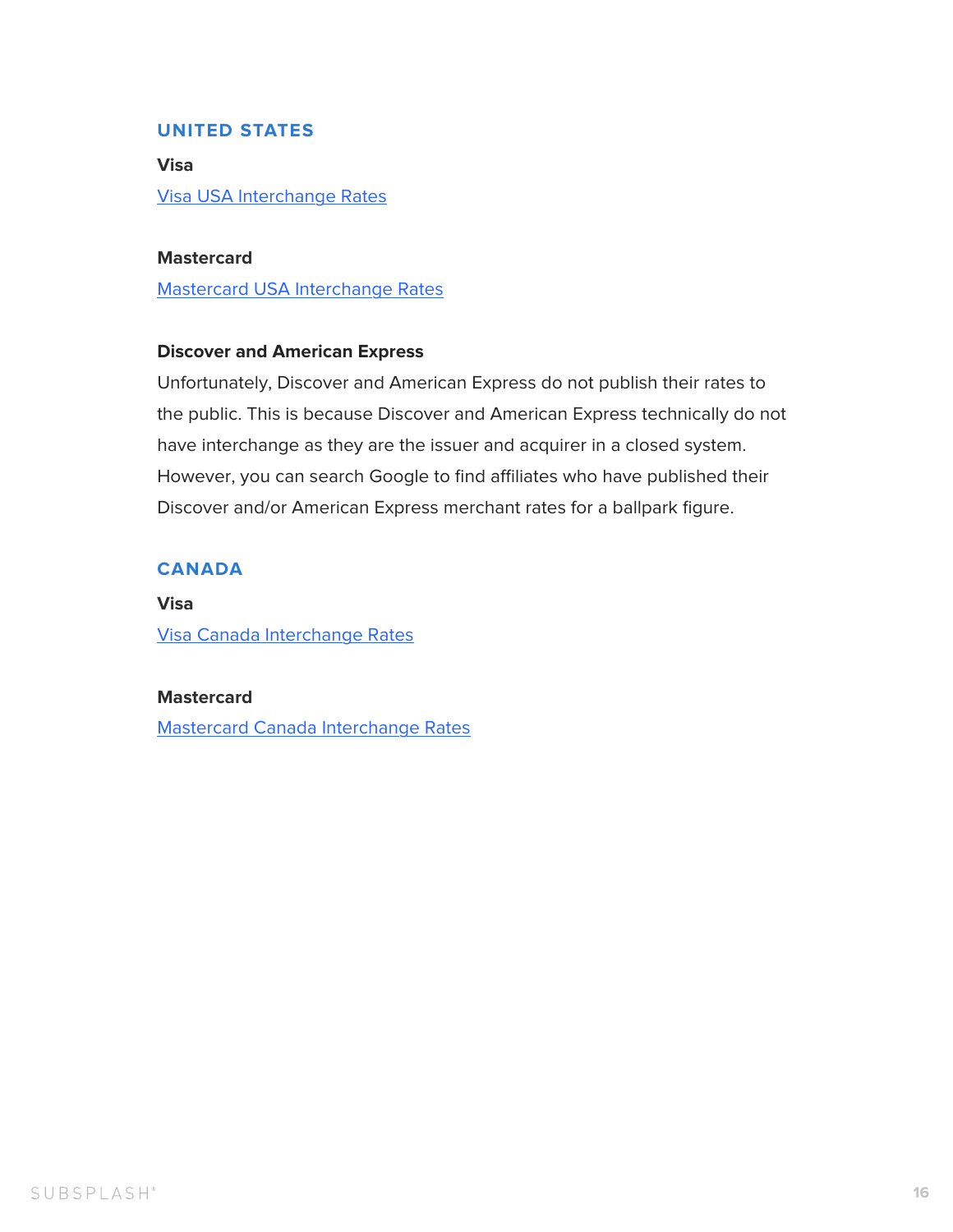#### **ACH**

Automated Clearing House. A regional organization used by member banks (and credit unions) to transfer funds using an electronic network for financial transactions in the United States. ACH payments are connected directly to the customer or donor's checking account and typically have much lower fees than credit or debit card payments due to the significantly lower costs associated with a checking account program.

#### **Credit or Debit Card Issuer**

The bank or credit union which issues a card that is co-branded with a Visa or Mastercard logo. The bank pays a fee to be a part of the Visa or Mastercard network. For example, a small credit union can issue a Visa debit card or Wells Fargo can issue a Mastercard credit card. Visa and Mastercard do not issue their own cards and only co-brand with a bank. Discover and American Express are their own card issuers and very rarely, if ever, co-brand with a bank.

#### **Credit Card Network**

The network(s) set up by the four major credit card companies Visa, Mastercard, Discover, and American Express. The network(s) handle worldwide processing of credit and debit card transactions, acting as the gateway between merchants and credit card companies for authorizing and processing each transaction as well as setting the terms of those transactions (i.e. interchange fees, rewards, consumer fraud protection, etc.).

#### **Efective Rate (True Efective Rate)**

The true cost for a church or organization's merchant processing. The effective rate is found by adding up all fees related to giving and dividing by the monthly gross amount.

![](_page_16_Picture_9.jpeg)

### Glossary of Terms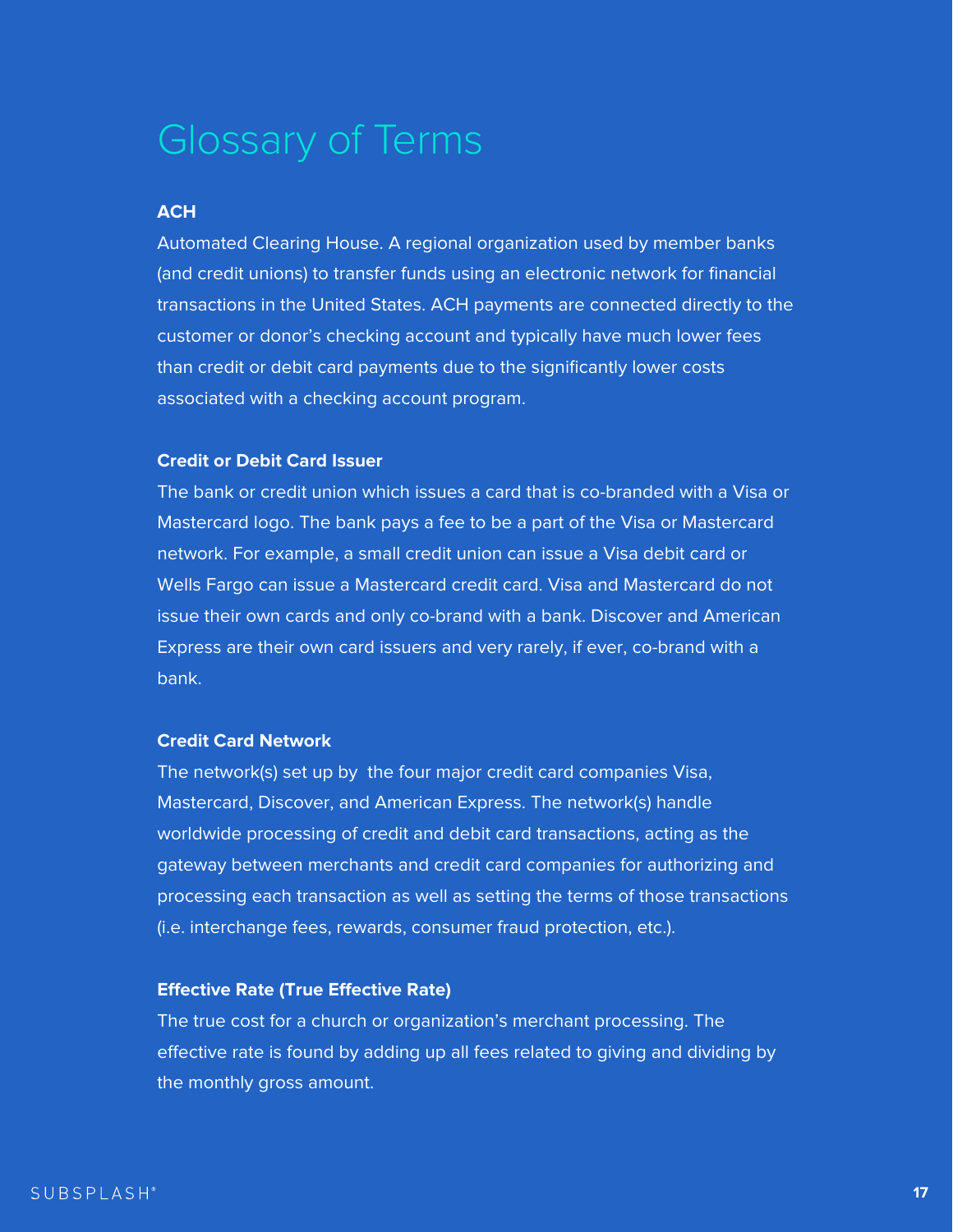#### **Interchange**

The base cost of accepting a card payment. These fees are set by credit card networks. The majority of this fee is paid to the issuing bank (donor's bank) by the acquiring bank to cover the issuing bank's costs. The fee is typically a small percentage of the transactions and a set per transaction cost. Interchange varies according to type of card, type of accepting merchant, type of transaction, and other related factors.

Varying by acquirer and outlined in the merchant agreement, these fees can include a monthly minimum fee, statements fees, security fees, a batch fee, authorization fees, annual fees, etc. All of these fees are part of the true effective rate.

#### **Merchant**

Any person or organization that accepts payments either from the sale of goods or from donations. For charitable giving, the merchant is a church or other non-profit organization. A merchant will have a Merchant Account with a Merchant Services Provider.

#### **Merchant Services Provider**

A company which facilitates moving payments from donors to the merchant's bank account.

#### **Other fees**

#### **Payment Facilitator**

A merchant services provider that simplifies the merchant account enrollment process.

#### **Payment Gateway**

A PCI-compliant service that stores cardholder data for automated recurring payments or subsequent payments.

![](_page_17_Picture_12.jpeg)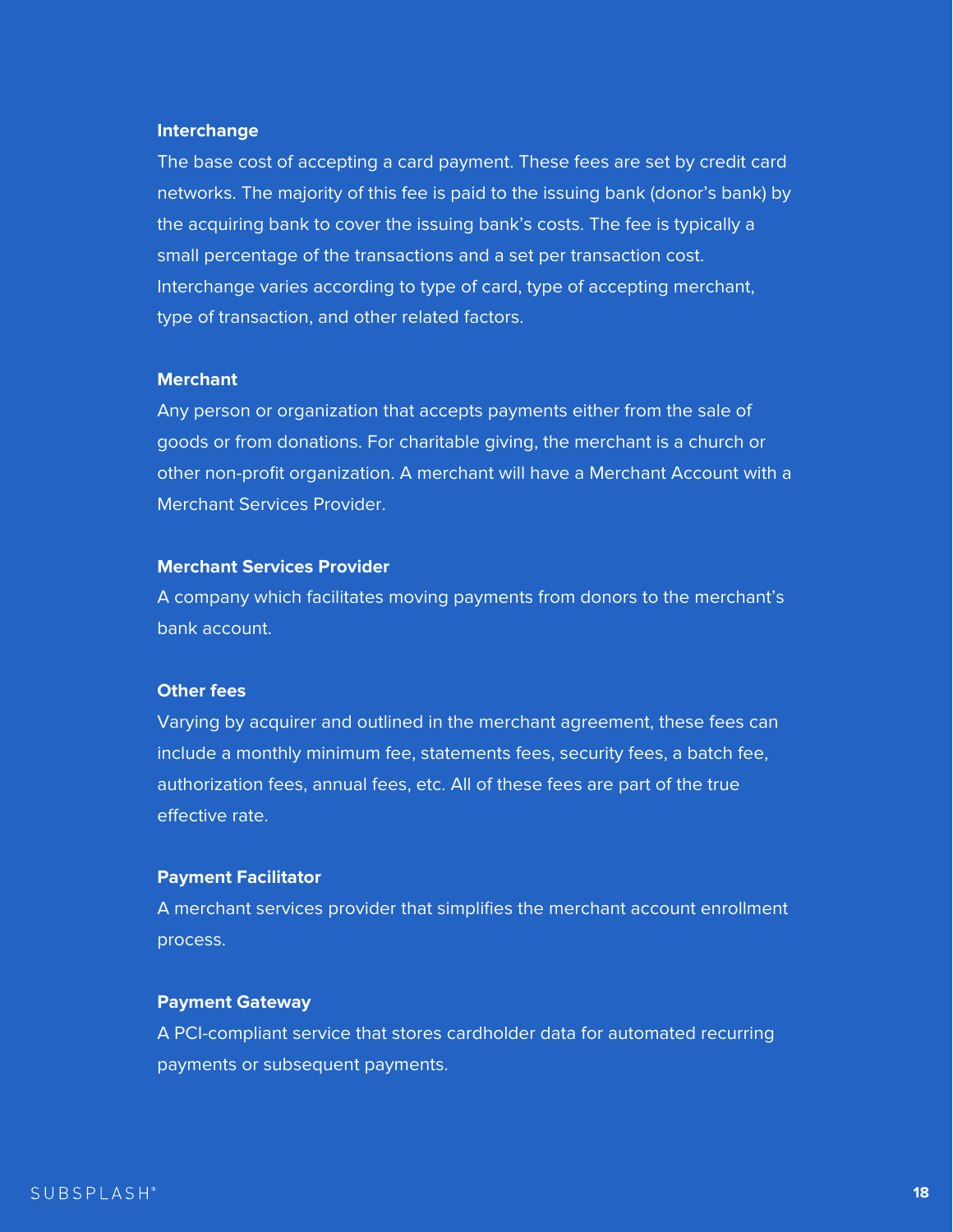#### **Processing Rate**

The fees a Merchant Services Provider charges their clients for processing transactions. These fees vary widely in structure, but usually include one or more of the following: Interchange, Plus (a markup above interchange), Tiered pricing, per item fees, downgrade fees, etc.

#### **Settlement (Transfer)**

The deposit (or transfer) from the merchant services provider into the merchant's bank accounts, minus any applicable fees.

#### **Transaction**

A payment for goods, services, or charitable giving where funds are debited from a customer (donor) account and credited to a merchant.

#### SUBSPLASH®